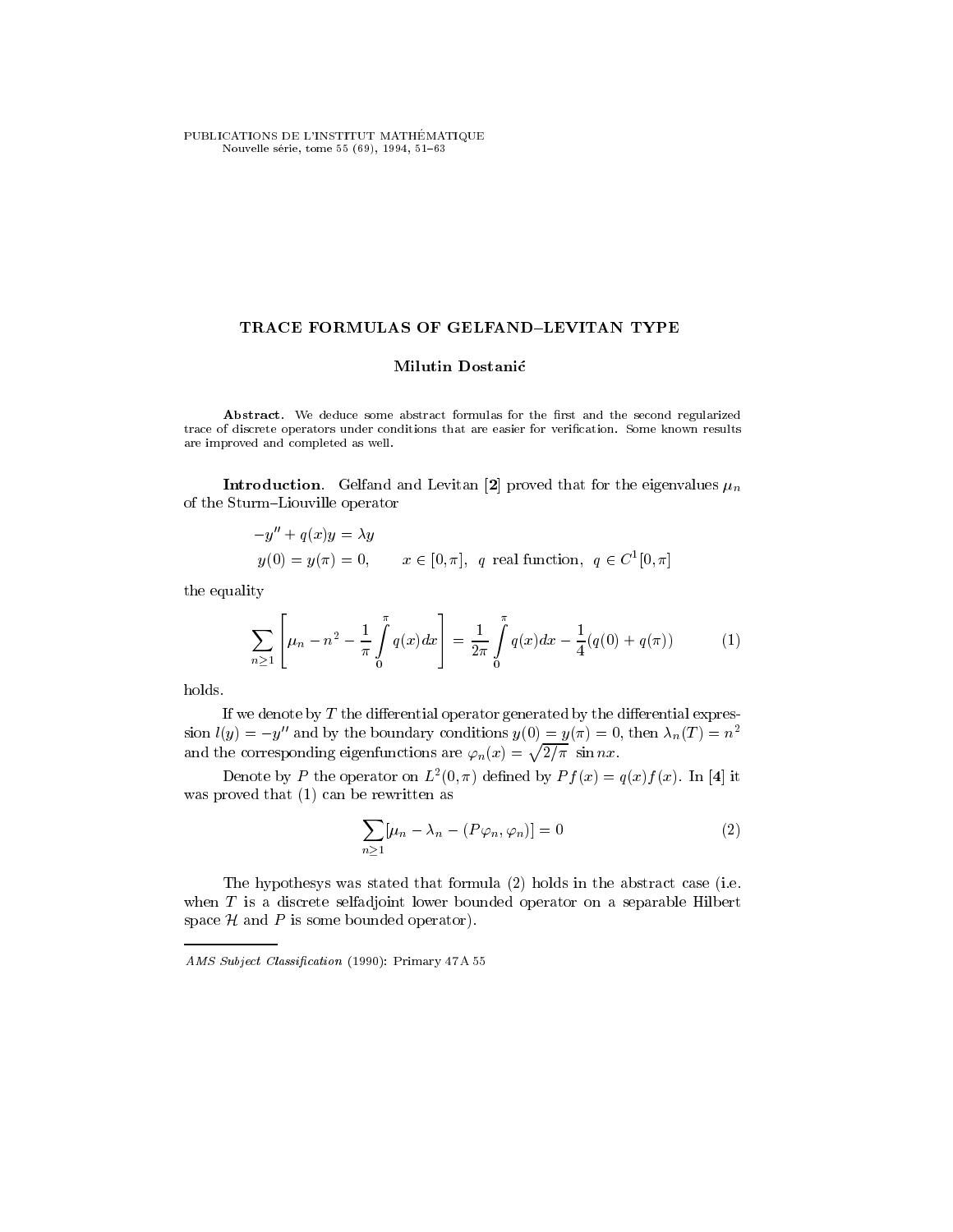#### 52 Milutin Dostanic

In  $|I|$  the relation (2) (in case  $P = P$  ) was proved under some aditional conditions concerning the eigenvalue distribution function and under the condition that the sequence  $\mu_n - \lambda_n - (P \varphi_n, \varphi_n)$  has special asymptotic behavior. But, to estimate the behavior of that sequence, it is necessary to know the asymptotic of eigenvalues of the perturbed operator  $T + P$ . In [1], [5] the relation (2) was proved under some conditions concerning the spectrum of the distribution function of  $T$ . but with parenthesis. Trace formulas for the powers of the Sturm-Liouville operator were obtained in [3].

In this paper we find the first and the second regularized trace (in the abstract case) assuming only that nonperturbed operator satisfies some conditions. Some results from  $\mathfrak{b}$  are upgraded. Also, we consider the case when the perturbation P is an unbounded operator (which is subordinated to some power of  $T$ ).

In [8] the problem of regularized traces of higher orders was considered by the method of analytic extension, but in general case it is hard to find efectively that extension.

**Main result.** Let  $T = T^*$  be a discrete lower bounded operator and let P be a bounded operator on a separable Hilbert space  $\mathcal{H}$   $(P \in B(\mathcal{H}))$ . Denote by  $\lambda_k$ ,  $\varphi_k$  the eigenvalues of T and the corresponding eigenvectors ( $\|\varphi_k\| = 1$ ). Let  $(\mu_k)$ denote the sequence of eigenvalues of the operator  $T + P$  arranged according to growing moduli. By  $a_n \n\times b_n$  we denote the fact that there exist constants  $c_1 > 0$ ,  $c_2 > 0$  such that  $C_1 \leq a_n/b_n \leq C_2$ 

**THEOREM 1.** If  $\lambda_{n+1}(T) = \lambda_n(T) \geq n^{-\gamma}T^{-1}$  ( $0 \leq p \leq 1$ )  $\lambda_n$  are the assumed  $\epsilon$ igenvalues of  $\epsilon$  ) and  $\epsilon$  is  $D(f\epsilon)$ , then

$$
\sum_{k\geq 1}'(\mu_k-\lambda_k-(P\varphi_k,\varphi_k))=0.
$$

 $(\sum'$  denotes that the terms, arising from the repeated eigenvalues  $\lambda_n$ , are grouped. If all the eigenvalues except finitely many are simple, then

$$
\sum_{k\geq 1}(\mu_k-\lambda_k-(P\varphi_k,\varphi_k))=0).
$$

Before proving Theorem 1 we prove some Lemmas.

LEMMA 1. Let  $\lambda_1 \leq \lambda_2 \leq \lambda_3 \leq \ldots$ ,  $\lambda_n \to +\infty$  and  $0 \leq p \leq 1$ . Then  $\lambda_{n+1} - \lambda_n \leq n^{1/p}$  if and only if  $\lambda_{n+1} - \lambda_n \leq \lambda_n^{1/p}$ .

Proof. From the condition

$$
C_1 n^{1/p-1} \le \lambda_{n+1} - \lambda_n \le C_2 n^{1/p-1} \qquad (C_1 > 0, C_2 > 0),
$$

summing we get  $\lambda_{n+1} - \lambda_1 \leq C_2 \int_0^n x^{1/p-1} dx$  and therefore  $\lambda_n = 0(n^{1/p})$ . Simlarly, we obtain  $\lambda_n$  > const  $n^{1/p}$  (const does not depend on n). So,  $\lambda_n \approx n^{1/p}$ . From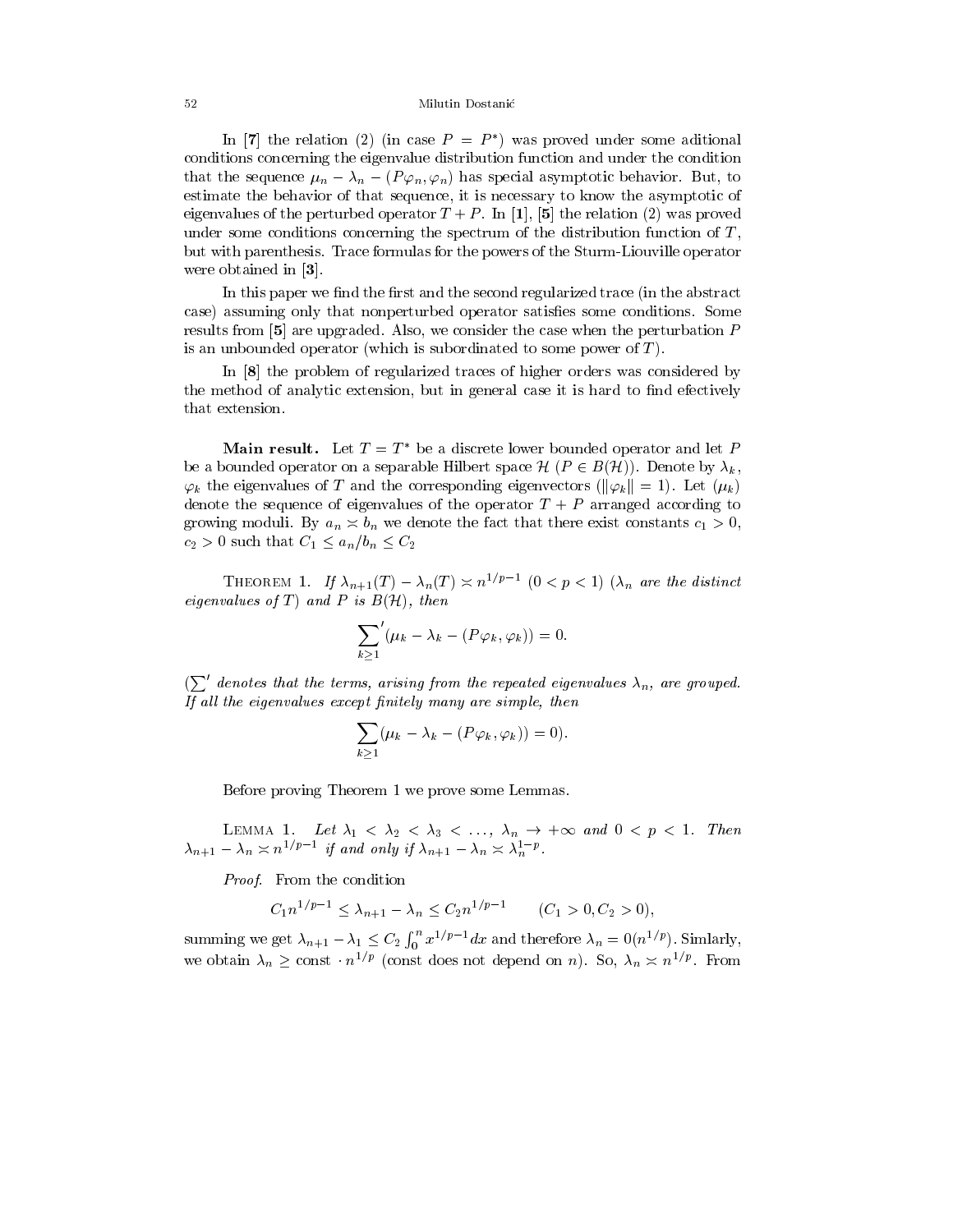$\lambda_{n+1} - \lambda_n \geq n^{1/p}$  It follows  $\lambda_{n+1} - \lambda_n \geq \lambda_n^{1/p}$ . Suppose now  $\lambda_{n+1} - \lambda_n \geq \lambda_n^{1/p}$ . Then we have  $\lambda_{n+1}/\lambda_n \to 1$ ,  $\lambda_{n+1} - \lambda_n \geq \lambda_{n+1}^{-1}$  and therefore

$$
C_{1}(n-1) \leq \sum_{\nu=1}^{n} \frac{\lambda_{\nu+1} - \lambda_{\nu}}{\lambda_{\nu+1}^{1-p}} \leq \int_{\lambda_{1}}^{\lambda_{n}} x^{p-1} dx \leq \frac{\lambda_{n}^{p}}{p}
$$

i.e.  $\lambda_n \geq \text{const } n^{1/p}$ .

Analogously we get  $\lambda_n \leq \text{const} \cdot n^{-\gamma r}$ . So  $\lambda_n \geq n^{-\gamma r}$ . From  $\lambda_{n+1} - \lambda_n \leq \lambda_n^{-r}$ it follows  $\lambda_{n+1} - \lambda_n \asymp n^{1/p-1}$ 

Let  $\Gamma_n = {\lambda : |\lambda| = r_n = (\lambda_n + \lambda_{n+1})/2}$  and  $\phi(z) = \sum_{k \geq 1} |z - \lambda_k|^{-1}$ . Observe that  $|R_z|_1 = \varphi(z)$ . Here  $R_z = (z - 1)$  and j || is the nuclear norm.

LEMMA 2. If  $z \in \Gamma_n$  then  $|\phi(z)| \leq C_3 \ln n/n^{1/p-1}$  ( $0 < p < 1$ ), where the constant C3 does not depend on n.

Proof. Since for  $z \in \Gamma_n$ ,  $\varphi(z) \leq \varphi(r_n)$  and  $1/(r_n - \lambda_n) \leq n^{1/r}$  it is enough to prove that

(a) 
$$
\sum_{k=n+2}^{\infty} \frac{1}{\lambda_k - \Gamma_n} \le \frac{C_4 \ln n}{n^{1/p-1}};
$$
 (b) 
$$
\sum_{k=1}^{n-1} \frac{1}{r_n - \lambda_k} \le \frac{C_4 \ln n}{n^{1/p-1}};
$$

where  $C_4$  does not depend on n.

(a) We have

$$
\sum_{k=n+2}^{\infty} \frac{1}{\lambda_k - r_n} \le C_5 \sum_{k=n+2}^{\infty} \frac{\lambda_k - \lambda_{k-1}}{\lambda_k^{1-p} (\lambda_k - r_n)}
$$
\n
$$
\le C_5 \int\limits_{\lambda_{n+1}}^{\infty} \frac{dx}{x^{1-p} (x - r_n)} = C_5 r_n^{p-1} h\left(\frac{\lambda_{n+1}}{r_n}\right)
$$
\n(4)

where

$$
h(x) = \int\limits_{x}^{+\infty} \frac{u^{p-1}}{u-1} du
$$

and the constant  $C_5$  does not depend on n.

From the asymptotic relation  $n(x) \sim -\ln(x - 1)$ ,  $x \to 1 + 0$ ,  $r_n \approx n^{1/p}$ ,  $\lim_{n\to\infty}\lambda_{n+1}/r_n=1$  and (4) it follows that

$$
\sum_{k=n+2}^{\infty} \frac{1}{\lambda_k - r_n} \le \text{const } \frac{\ln n}{n^{1/p-1}}.
$$

The inequality (b) can be proved analogously.  $\Box$ 

LEMMA 3. The operator  $T + P$  is a discrete one.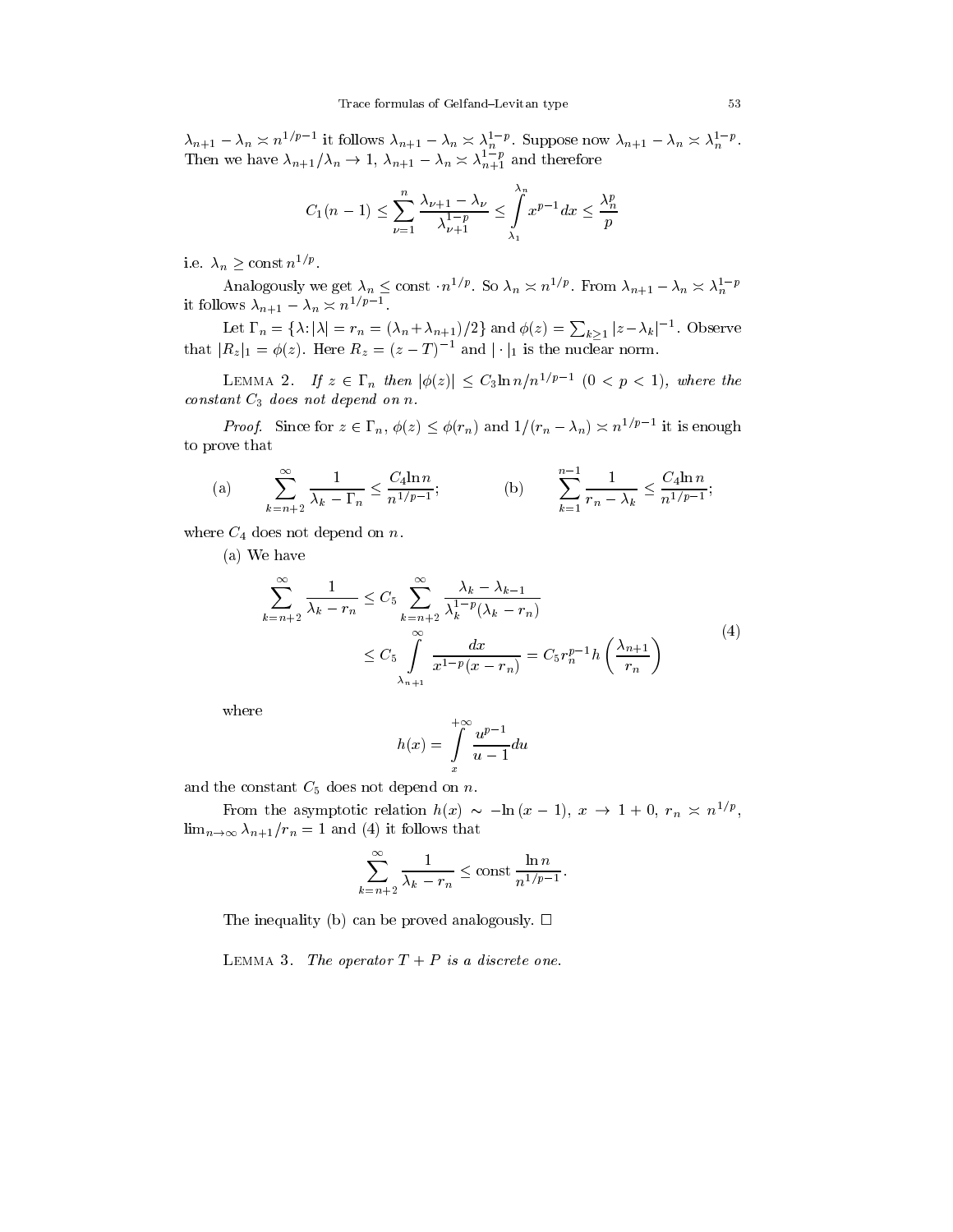*Proof.* For  $z \in P_n$  we have

$$
||P(z-T)^{-1}|| \le ||P||/d(z, \sigma(T)) \le C_6/n^{1/p-1} \to 0 \qquad (n \to \infty).
$$

Therefore the operator  $I - P(z - T)^{-1}$  has a bounded inverse for  $z \in \Gamma_n$  if n is large enough and

$$
(z-T-P)^{-1} = (z-T)^{-1} \sum_{n\geq 0} (P(z-T)^{-1})^n.
$$

Since  $(z - 1)$  is compact then  $(z - 1 - P)$  is also compact and so  $T + P$ is a discrete operator.

Remark. Similarly as in [9] we can prove that the multiplicities of eigenvalues of T and  $T + P$  are equal if the absolute value of the eigenvalues are large enough. Also, the operators  $T$  and  $T + P$  have equal number of eigenvalues (with their multiplicity) in  $D_n = \{\lambda : |\lambda| = r_n\}$  for n large enough.

Proof of Theorem 1. Let  $R_{\lambda} = (\lambda - T - P)^{-1}$ ,  $R_{\lambda} = (\lambda - T)^{-1}$ ,  $\lambda \in \Gamma_n$ . Then  $R_{\lambda}^{\prime}-R_{\lambda}-R_{\lambda}PR_{\lambda}=\sum_{k>2}R_{\lambda}(PR_{\lambda})^k$ . The operator  $R_{\lambda}$  is a nuclear one and hence

$$
\operatorname{tr}(R_\lambda - R_\lambda) - \operatorname{tr} R_\lambda P R_\lambda = \sum_{k \ge 2} \operatorname{tr} R_\lambda (P R_\lambda)^k
$$

Since [8]

$$
\operatorname{tr} R_{\lambda} (PR_{\lambda})^k = \frac{1}{k} \frac{d}{d\lambda} \operatorname{tr} (PR_{\lambda})^k; \qquad k \ge 1
$$

from (5) it follows

$$
\frac{1}{2\pi i} \int\limits_{\Gamma_n} \text{tr}\,(R_\lambda' - R_\lambda)d\lambda - \frac{1}{2\pi i} \int\limits_{\Gamma_n} \text{tr}\,PR_\lambda d\lambda = \sum_{k \ge 2} \frac{1}{k} \cdot \frac{1}{2\pi i} \int\limits_{\Gamma_n} \text{tr}\,(PR_\lambda)^k d\lambda. \tag{6}
$$

Having in mind that

$$
\operatorname{tr} PR_{\lambda} = \sum_{\nu \ge 1} \frac{(P\varphi_{\nu}, \varphi_{\nu})}{\lambda - \lambda_{\nu}}
$$

and

$$
\frac{1}{2\pi i} \int\limits_{\Gamma_n} \lambda \text{tr} \left(R_{\lambda}^{\prime} - R_{\lambda}\right) = \sum_{k=1}^n \left(\mu_k - \lambda_k\right) \text{ (the property of Riesz projectors)}
$$

from (6) it follows

$$
\sum_{k=1}^{n} (\mu_k - \lambda_k - (P\varphi_k, \varphi_k)) = \sum_{k \ge 2} \frac{1}{k} \frac{1}{2\pi i} \int_{\Gamma_n} \text{tr}(PR_\lambda)^k d\lambda. \tag{7}
$$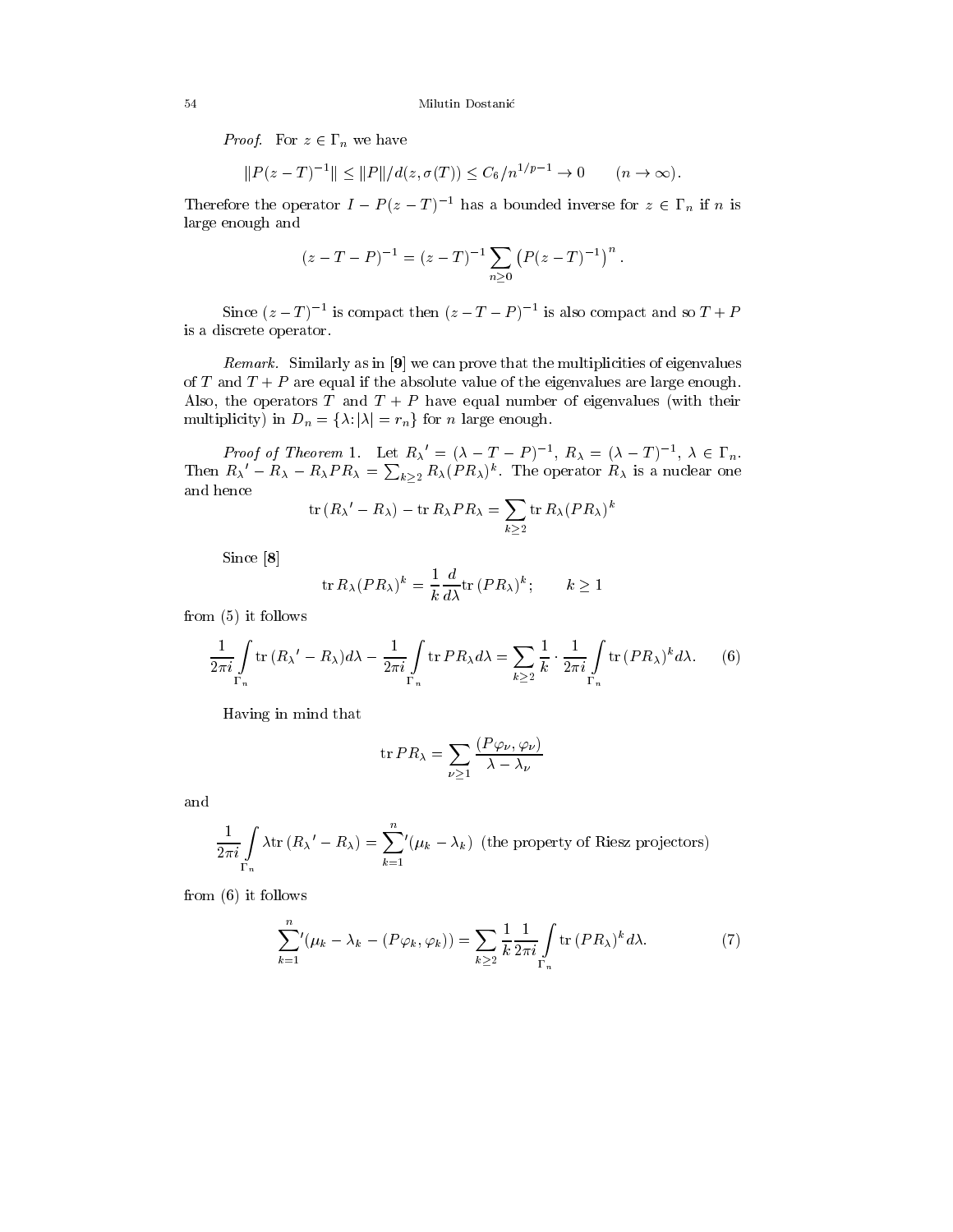Now, we estimate

$$
\frac{1}{2\pi i} \int\limits_{\Gamma_n} \text{tr} \, (PR_\lambda)^k d\lambda.
$$

From  $\|u\|_{\mathcal{F}}R_{\lambda}\| \leq \|F R_{\lambda}\|_{1}\Lambda \|F\| = \|R_{\lambda}\| \|R_{\lambda}\|$ , by Lemma 2 it follows

$$
|\text{tr}(PR_{\lambda})^{k}| \leq C_{3} ||P||^{k} \frac{\ln n}{n^{1-1/p}} ||R_{\lambda}||^{k-1}.
$$
 (8)

Let  $\Gamma_n = {\lambda : |\lambda| = r_n, 0 \leq \arg \lambda \leq \pi/2}, \Gamma_n = {\lambda : |\lambda| = r_n, -\pi/2 \leq \arg \lambda \leq 0}$ Let  $\Gamma'_n = {\lambda : |\lambda| = r_n, 0 \le \arg \lambda \le \pi/2}, \ \Gamma''_n = {\lambda : |\lambda| = r_n, -\pi/2 \le \arg \lambda \le 0}$ <br>  $d_n = (\lambda_{n+1} - \lambda_n)/2$  and  $\varphi_n = d_n r_n^{-1}$ . Clearly,  $d_n \approx n^{1/p-1}$  and  $\varphi_n \to 0 \ (n \to \infty)$ . Now, we estimate

$$
\frac{1}{2\pi i} \int\limits_{\Gamma'_n} \text{tr} \, (PR_\lambda)^k d\lambda.
$$

From (8) it follows

$$
\left|\frac{1}{2\pi i}\int\limits_{\Gamma'_n} \text{tr}\left(PR_{\lambda}\right)^k d\lambda\right| \leq \frac{C_3}{2\pi} \|P\|^k \frac{\ln n}{n^{1/p-1}} \int\limits_{\Gamma'_n} \|R_{\lambda}\|^{k-1} |d\lambda|.
$$
 (9)

Since

$$
\int\limits_{\Gamma'_n}||R_\lambda||^{k-1}|d\lambda| = \int\limits_{0}^{\varphi_n}||R_{r_n e^{i\theta}}||^{k-1}r_nd\theta + \int\limits_{\varphi_n}^{\pi/2}d\theta + \int\limits_{\varphi_n}^{\pi/2}||R_{r_n e^{i\theta}}||^{k-1}r_nd\theta,
$$

 $\tilde{\Gamma}'_n$   $\varphi_n$   $\varphi_n$   $\varphi_n$ <br> $\|\tilde{R}_{r_n e^{i\theta}}\| \leq d_n^{-1}$   $(0 \leq \theta \leq \varphi_n)$  and  $\|\tilde{R}_{r_n e^{i\theta}}\| \leq r_n^{-1} \sin \theta$   $(\varphi_n \leq \theta \leq \pi/2)$  from (9) it follows

$$
\left|\frac{1}{2\pi i}\int\limits_{\Gamma'_n} \mathrm{tr}\, (PR_\lambda)^k d\lambda\right| \leq \frac{C_3}{2\pi} \|P\|^k \frac{\ln n}{n^{1/p-1}} \left(\frac{r_n \varphi_n}{d_n^{k-1}} + \frac{1}{r_n^{k-2}} \int\limits_{\varphi_n} \frac{d\theta}{(\sin \theta)^{k-1}}\right).
$$

Since the function

the contract of the contract of the contract of the contract of the contract of

$$
x \to x^{k-2} \int\limits_{x}^{\pi/2} \frac{d\theta}{(\sin \theta)^{k-1}}
$$

is bounded on  $[0, \pi/2]$  (for  $k \geq 3$ ) from previous inequality we get

$$
\left| \frac{1}{2\pi i} \int_{\Gamma'_n} \text{tr} \left( PR_{\lambda} \right)^k d\lambda \right| \leq \frac{C_3}{2\pi} ||P||^k \frac{\ln n}{n^{1/p-1}} \left( \frac{1}{d_n^{k-2}} + \frac{1}{r_n^{k-2}} O\left(\frac{1}{\varphi_n^{k-2}}\right) \right)
$$
  

$$
\leq C_7^k \frac{\ln n}{n^{(1/p-1)(k-1)}}
$$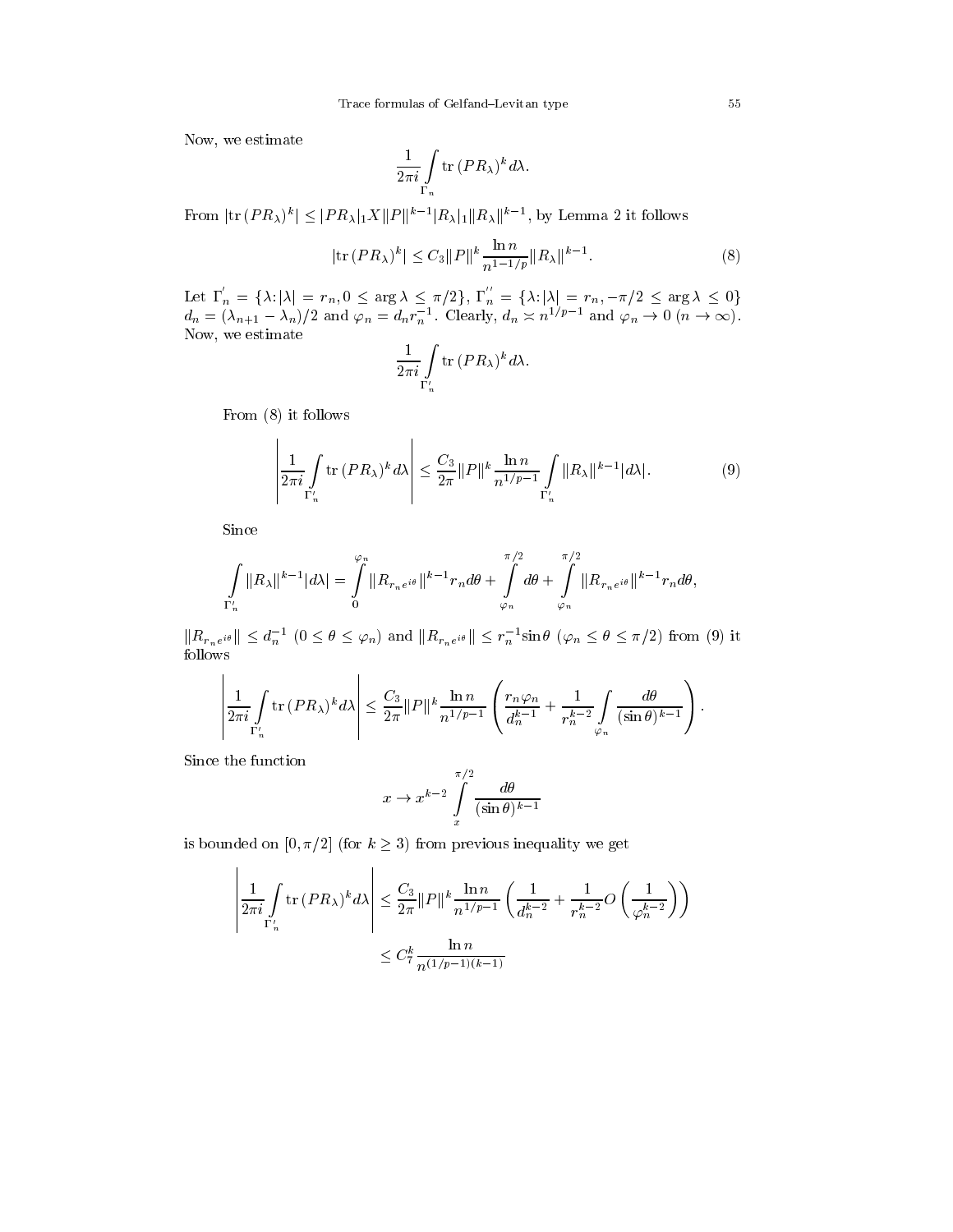$(C_7$  does not depend on n and k). Similarly, we can prove that

$$
\left|\frac{1}{2\pi i}\int\limits_{\Gamma''_n}\mathrm{tr}\, (PR_\lambda)^k d\lambda\right|\leq C_7^k \frac{\ln n}{n^{(1/p-1)(k-1)}}.
$$

and the contract of the contract of the contract of the contract of the contract of the contract of the contract of the contract of the contract of the contract of the contract of the contract of the contract of the contra

Because T is semibounded, we have (for  $k \geq 3$ )

the contract of the contract of the contract of the contract of the contract of

$$
\left|\frac{1}{2\pi i} \int\limits_{\Gamma_n} \text{tr}\,(PR_\lambda)^k d\lambda\right| \leq C_8^k \frac{\ln n}{n^{(1/p-1)(k-1)}}.\tag{10}
$$

Analogously we prove

$$
\left| \frac{1}{2\pi i} \int\limits_{\Gamma_n} \text{tr} \, (PR_\lambda)^2 d\lambda \right| \leq \text{const } \frac{\ln^2 n}{n^{1/p-1}}
$$

where conts does not depend on n. Since  $0 < p < 1$ , from (7), (10) and (11) it follows the contract of the contract of the contract of the contract of the contract of the contract of the contract of the contract of the contract of the contract of

$$
\left| \sum_{k=1}^{n} \left( \mu_k - \lambda_k - (P\varphi_k, \varphi_k) \right) \right| \leq C_9 \frac{\ln^2 n}{n^{1/p - 1}}
$$

where constant  $C_9$  does not depend on n, and finally

the contract of the contract of the contract of the contract of the contract of

$$
\sum_{k\geq 1}'(\mu_k-\lambda_k-(P\varphi_k,\varphi_k))=0.\ \ \Box
$$

Example. Let  $T$  be the linear operator defined by the differential expresion  $l(y) = -y''$  and the boundary conditions  $y(0) = y(\pi) = 0$ . It is easy to verify that  $\lambda_n(T) = n^2$  and  $\varphi_n(x) = \sqrt{2/\pi} \sin nx$ . Let  $P: L^2(0, \pi) \to L^2(0, \pi)$  be a bounded operator defined by  $Pf(x) = q(x)f(x)$  (q is a real smooth function on [0,  $\pi$ ].) Here we have  $p = 1/2$ ,  $\lambda_{n+1} - \lambda_n = 2n + 1 \ge (n^2)^2$ . By Theorem 1, applying simple transformations  $[7]$ , we get  $(1)$ .

THEOREM 2. If  $\mathcal{N}_T(\lambda) = \sum_{\lambda_n(T) < \lambda} \sim C \lambda^p \, (\lambda \to +\infty)$ ,  $0 < p < 2/3$  and  $\blacksquare^n$  $\mu=1$   $\overline{\lambda_{n+1}-\lambda_{\nu}}=o(1)$ , then there exists a sequence of positive integers  $n_m$  such that

$$
\lim_{m \to +\infty} \sum_{k=1}^{n_m} (\mu_k - \lambda_k - (P\varphi_k, \varphi_k)) = 0
$$

(Here the eigenvalues are counted according to their multiplicity).

From the asymptotic relation  $\mathcal{N}_T(\lambda) \sim C \lambda^p$  ( $0 \leq p \leq 1$ ) it follows that there exists a sequence  $n_1 < n_2 < n_3 < \ldots$  such that  $\lambda_{n_k+1} - \lambda n_k \geq C_0 n_k^{1/r}$  (for some constant  $C_0 > 0$ ). Let  $\Pi_k = {\lambda : |\lambda| = r_k = (\lambda_{n_k+1} + \lambda n_k)/2}.$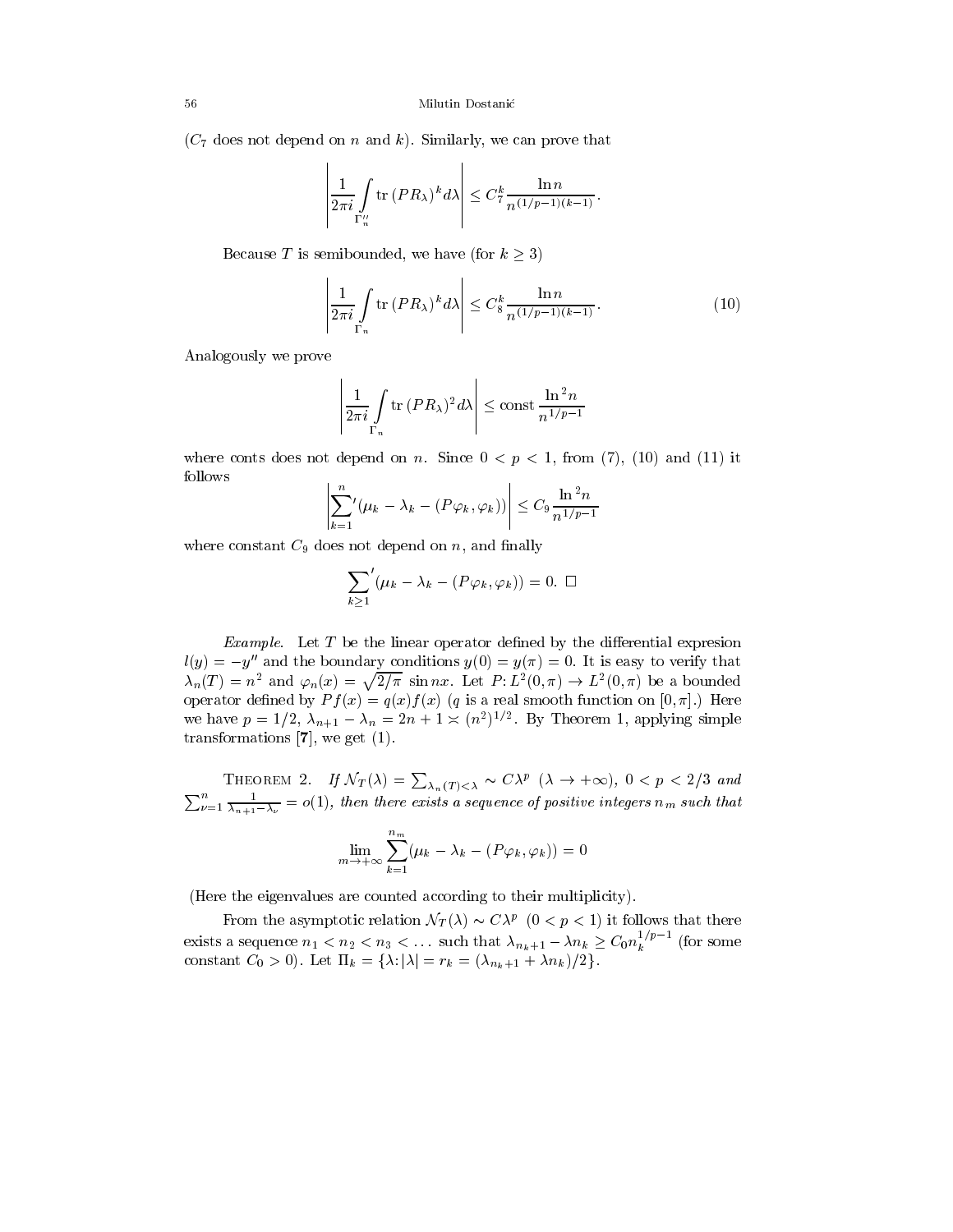LEMMA 4. 
$$
\phi(r_k) = O(r_k^{2p-1})
$$

Proof. Since

$$
\frac{1}{r_k - \lambda_{nk}} = O(r_k^{2p-1}) \text{ and } \sum_{\nu=1}^{n_{k-1}} \frac{1}{r_k - \lambda_{\nu}} \le \frac{n_k}{r_k - \lambda_{n_k}} = O(r_k^{2p-1})
$$

it is enough to prove that

$$
\sum_{\nu=n_{k+2}}^{\infty} \frac{1}{\lambda_{\nu} - r_k} = O(r_k^{2p-1}).
$$
\n(12)

Since

$$
\sum_{\nu=n_{k+2}}^{\infty} \frac{1}{\lambda_{\nu} - r_{k}} \leq \int_{\lambda_{n_{k}+1}}^{\infty} \frac{dN(\lambda)}{\lambda - r_{k}} = \frac{N(\lambda)}{\lambda - r_{k}} \Big|_{\lambda_{n_{k}+1}}^{\infty} + \int_{\lambda_{n_{k}+1}}^{\infty} \frac{N(\lambda)}{(\lambda - r_{k})^{2}} d\lambda
$$

$$
= \frac{-n_{k}}{\lambda_{n_{k}+1} - r_{k}} + O\left(\int_{\lambda_{n_{k}+1}}^{\infty} \frac{\lambda^{p}}{(\lambda - r_{k})^{2}} d\lambda\right)
$$

and  $n_k/(\lambda_{n_k} - r_k) = O(r_k^{r-1})$ , we obtain

$$
\sum_{\nu=n_k+2}^{\infty}\frac{1}{\lambda_{\nu}-r_k}=O(r_k^{2p-1})+O\left(\int\limits_{\lambda_{n_k+1}}^{\infty}\frac{\lambda^p}{(\lambda-r_k)^2}d\lambda\right).
$$

Now, we estimate  $\int_{\lambda_{n_k+1}}^{\infty} \lambda^p (\lambda - r_k)^{-2} d\lambda$ . Having in mind that

$$
\int_{x}^{\infty} t^{p} (t-1)^{-2} dt \sim \frac{1}{x-1} \qquad (x \to 1+0)
$$

and

$$
\int_{\lambda_{n_k+1}}^{\infty} \lambda^p (\lambda - r_k)^{-2} d\lambda = r_k^{p-1} \int_{\lambda_{n_k+1/r_k}}^{\infty} t^p (t-1)^{-2} dt \sim \frac{r_k^p}{\lambda_{n_{k+1}} - r_k} = O(r_k^{2p-1})
$$

we get  $(12)$ .  $\Box$ 

Proof of Theorem 2. is obtained similarly as for Theorem 1 using Lemma 4. Integration is performed over the sequence of contours  $\Pi_k$ . One obtains

$$
\left| \sum_{\nu=1}^{n_k} (\mu_\nu - \lambda_\nu - (P\varphi_\nu, \varphi_\nu)) \right| \le \text{const } n_k^{3-2/p} + \frac{1}{2} \left| \frac{1}{2\pi i} \int\limits_{\Pi_k} \text{tr } (PR_\lambda)^2 d\lambda \right|
$$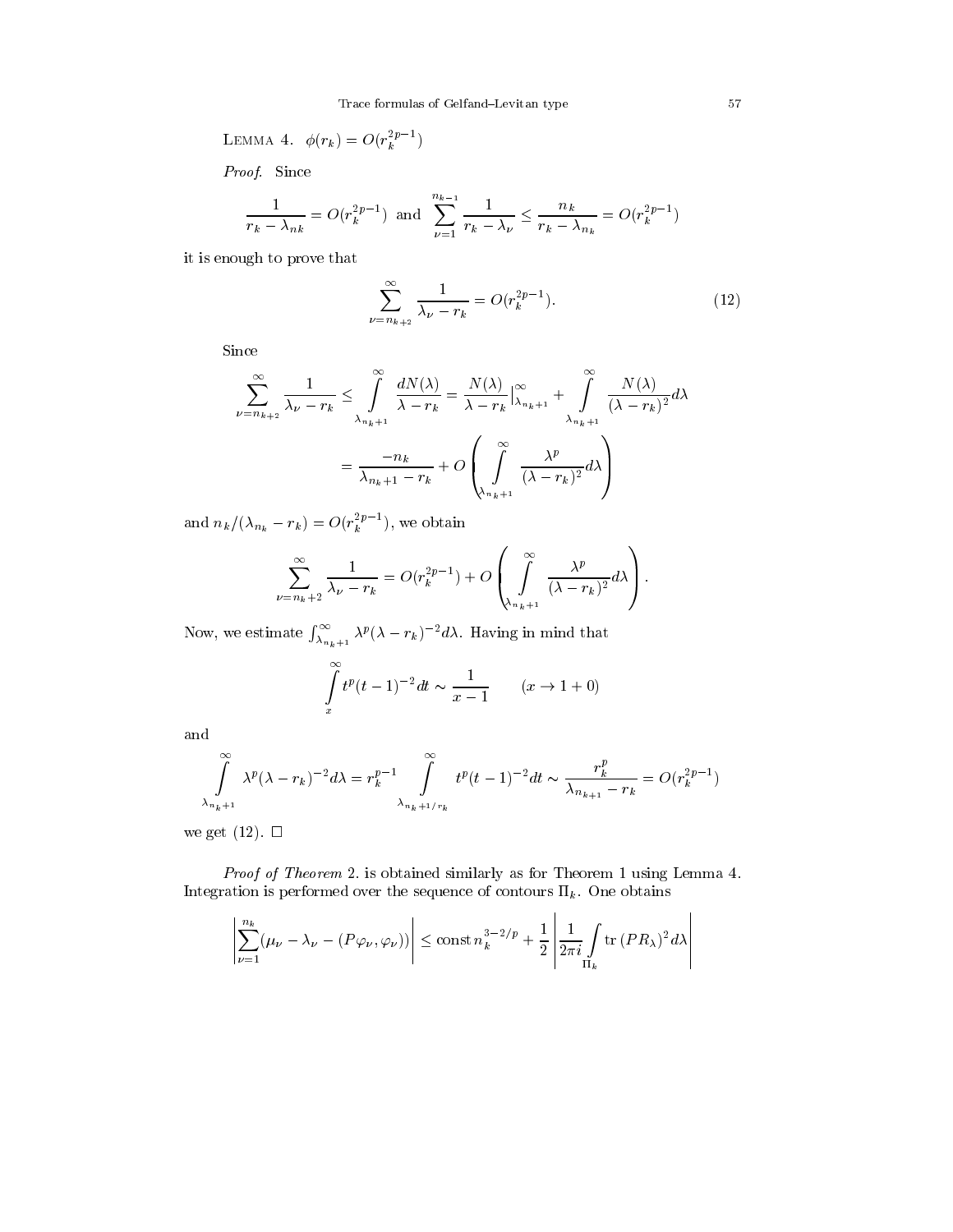It has to be proved that

$$
\frac{1}{2\pi i} \int\limits_{\Pi_k} \text{tr}\,(PR_\lambda)^2 d\lambda \to 0 \qquad (k \to +\infty). \tag{13}
$$

Since

$$
\operatorname{tr}(PR_{\lambda})^2 = \sum_{k,\nu \geq 1} \frac{(P\varphi_{\nu}, \varphi_k)(P\varphi_k, \varphi_{\nu})}{(\lambda - \lambda_{\nu})(\lambda - \lambda_k)},
$$

we get

$$
\frac{1}{2\pi i} \int\limits_{\Pi_k} \text{tr}(PR_\lambda)^2 d\lambda = 2 \sum_{\nu=1}^{n_k} \sum_{l=n_k+1}^{\infty} \frac{(P\varphi_\nu, \varphi_l)(P\varphi_l, \varphi_\nu)}{\lambda_\nu - \lambda_l}.
$$

Applying Abel transformation and Bessel inequality we get

$$
\left|2\sum_{\nu=1}^{n_k}\sum_{l=n_k+1}^{\infty}\frac{(P\varphi_{\nu},\varphi_l)(P\varphi_l,\varphi_{\nu})}{\lambda_{\nu}-\lambda_l}\right| \leq \text{const}\sum_{\nu=1}^{n_k}\frac{1}{\lambda_{n_k+1}-\lambda_{\nu}} \to 0 \ \ (k\to+\infty)
$$

(const does not depend on k), which proves (13).  $\Box$ 

Remark. Theorem 2 is proved in [5] in case  $0 < p \leq 1/2$ . If the additional condition  $\sum_{\nu=1}^n (\lambda_{n+1} - \lambda_{\nu})^{-1} = o(1)$  is satisfied, then Theorem 2 is valid also for  $1$   $1$   $1$   $2$ 

THEOREM 3. If 
$$
\lambda_{n+1}(T) - \lambda_n(T) \asymp n^{1/p-1}
$$
  $(0 < p < 1/2)$  then  

$$
\lim_{n \to \infty} \left( \sum_{k=1}^n (\mu_k^2 - \lambda_k^2 - 2\lambda_k(P\varphi_k, \varphi_k)) - A_n \right) = 0
$$

where

$$
A_n = \sum_{k=1}^n \left( \sum_{\nu=1}^\infty (P\varphi_\nu, \varphi_k)(P\varphi_k, \varphi_\nu) - \sum_{\nu=n+1}^\infty (P\varphi_\nu, \varphi_k)(P\varphi_k, \varphi_\nu) \frac{\lambda_\nu + \lambda_k}{\lambda_\nu - \lambda_k} \right).
$$

 $\mathbf{P}$   $\mathbf{P}$   $\mathbf{P}$   $\mathbf{P}$   $\mathbf{P}$   $\mathbf{P}$   $\mathbf{P}$   $\mathbf{P}$   $\mathbf{P}$   $\mathbf{P}$   $\mathbf{P}$   $\mathbf{P}$   $\mathbf{P}$   $\mathbf{P}$   $\mathbf{P}$   $\mathbf{P}$   $\mathbf{P}$   $\mathbf{P}$   $\mathbf{P}$   $\mathbf{P}$   $\mathbf{P}$   $\mathbf{P}$   $\mathbf{P}$   $\mathbf{P}$   $\mathbf{$ 

$$
R_{\lambda}' - R_{\lambda} = \sum_{k \ge 1} R_{\lambda} (PR_{\lambda})^{k},
$$
  

$$
\frac{1}{2\pi i} \int_{\Gamma_n} \lambda^2 \text{tr} (R_{\lambda}' - R_{\lambda}) d\lambda = \sum_{k=1}^{n} ' (\mu_k^2 - \lambda_k^2)
$$
  

$$
\int_{\Gamma_n} \lambda^2 \text{tr} R_{\lambda} (PR_{\lambda})^{k} d\lambda = \frac{2}{k} \int_{\Gamma_n} \lambda \text{tr} (PR_{\lambda})^{k} d\lambda
$$
  

$$
(\Gamma_n = {\lambda : |\lambda| = r_n = (\lambda_n + \lambda_{n+1})/2}
$$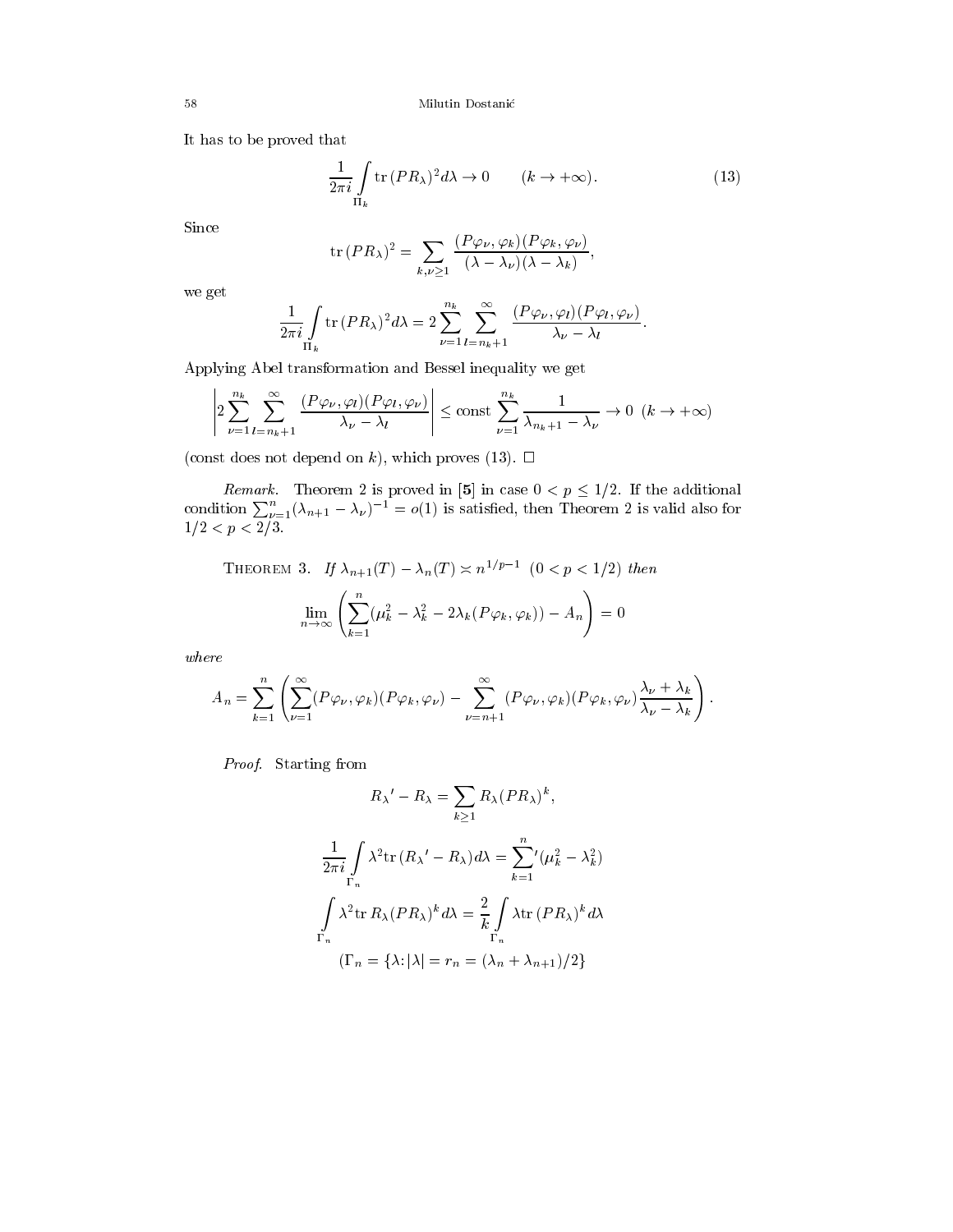we get

$$
\sum_{k=1}^{n} (\mu_n^2 - \lambda_k^2) - 2 \frac{1}{2\pi i} \int_{\Gamma_n} \lambda \text{tr} \, PR_{\lambda} d\lambda - \frac{1}{2\pi i} \int_{\Gamma_n} \lambda \text{tr} \, (PR_{\lambda})^2 d\lambda
$$
\n
$$
= \sum_{k \ge 3} \frac{2}{k} \frac{1}{2\pi i} \int_{\Gamma_n} \lambda \text{tr} \, (PR_{\lambda})^k d\lambda. \tag{14}
$$

Since

$$
\frac{1}{2\pi i} \int\limits_{\Gamma_n} \lambda \text{tr}(PR_\lambda) d\lambda = \sum_{k=1}^n \lambda_k (P\varphi_k, \varphi_k)
$$

and

$$
\frac{1}{2\pi i} \int\limits_{\Gamma_n} \lambda \text{tr}(PR_\lambda)^2 d\lambda = A_n
$$

from (14) we obtain

$$
\sum_{k=1}^{n} (\mu_k^2 - \lambda_k^2 - 2\lambda_k (P\varphi_k, \varphi_k)) - A_n = \sum_{k \ge 3} \frac{2}{k} \frac{1}{2\pi i} \int_{\Gamma_n} \lambda \text{tr}(PR_\lambda)^k d\lambda.
$$
 (15)

Similarly as in Theorem 1, we prove that

$$
\left|\frac{1}{2\pi i}\int\limits_{\Gamma_n}\lambda{\rm tr}\, (PR_\lambda)^k\,d\lambda\right|\le C_{10}^k\frac{\ln n}{{n^{-1+(k-2)(1/2-1)}}};\quad k\ge3
$$

where the constant  $C_{10}$  does not depend on n and k. From (15) and the previous inequality it follows that

$$
\left|\sum_{k=1}^n \left(\mu_k^2 - \lambda_k^2 - 2\lambda_k(P\varphi_k, \varphi_k)\right) - A_n\right| \le C_{11} \frac{\ln n}{n^{1/p-2}}
$$

 $(C_{11}$  does not depend on n). Since  $0 < p < 1/2$ , this inequality implies the statement of Theorem 3.  $\Box$ 

THEOREM 4. Let  $T = T^*$  be a discrete lower bounded operator (on H) with the eigenvalues  $\lambda_k$  and with the orthonormal system of eigenvectors  $\varphi_k;$   $P\in B(\mathcal{H})$ and  $N_T(\lambda) \sim C \lambda^p$  where  $0 \leq p \leq 1/3$ . If  $\mu_k$  are the eigenvalues of  $I + P$ , then there exists a sequence of positive integers nk such that

$$
\lim_{k \to \infty} \left( \sum_{\nu=1}^{n_k} (\mu_{\nu}^2 - \lambda_{\nu}^2 - 2\lambda_{\nu} (P\varphi_{\nu}, \varphi_{\nu})) - A_{n_k} \right) = 0
$$

Proof.We follow the proofs of Theorems 1 and 3. Crucial step is the estimation of the integral

$$
\frac{1}{2\pi i}\int\limits_{\Pi_k}\lambda{\rm tr}\,(PR_\lambda)^m d\lambda
$$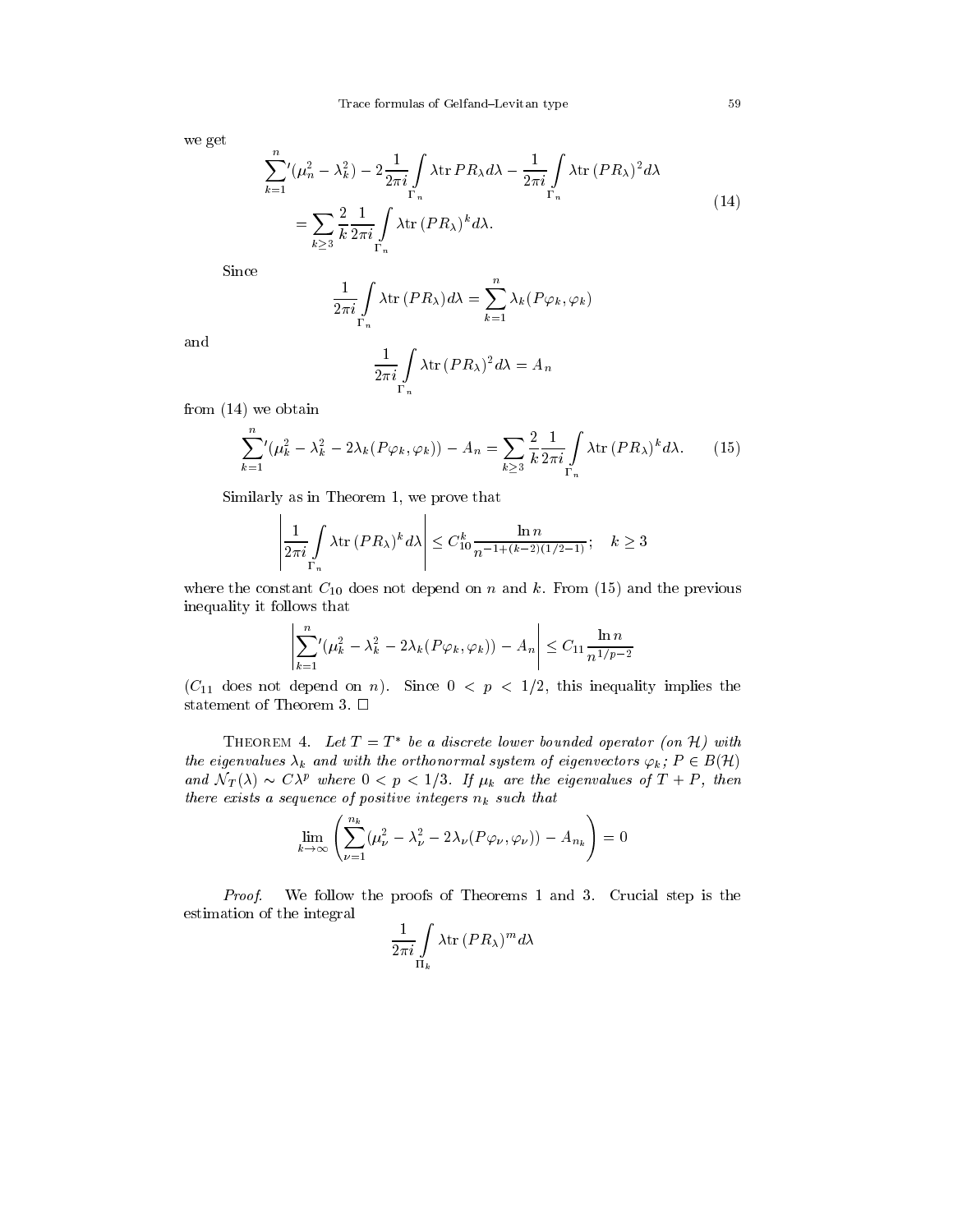the contract of the contract of the contract of the contract of the contract of

 $(\Pi_k$  and  $n_k$  are previously defined). Using Lemma 4 we obtain

$$
\left| \frac{1}{2\pi i} \int\limits_{\Pi_k} \lambda \text{tr} \left( PR_\lambda \right)^m d\lambda \right| \leq C_{12}^m \frac{1}{n_k^{(m-2)(1/p-1)-2}} \quad (m \geq 3) \tag{16}
$$

where contant  $C_{12}$  does not depend on k and m. The equality

$$
\sum_{\nu=1}^{n_k} (\mu_\nu^2 - \lambda_\nu^2 - 2 \lambda_\nu (P \varphi_\nu, \varphi_\nu)) - A_{n_k} = \sum_{m \geq 3} \frac{2}{m} \frac{1}{2 \pi i} \int\limits_{\Pi_k} \lambda \text{tr} \, (P R_\lambda)^m d\lambda,
$$

combined with (16) gives

the contract of the contract of the contract of the contract of the contract of

$$
\left| \sum_{\nu=1}^{n_k} (\mu_{\nu}^2 - \lambda_{\nu}^2 - 2\lambda_{\nu} (P\varphi_{\nu}, \varphi_{\nu})) - A_{n_k} \right| \leq C_{13} \frac{1}{n_k^{1/p-3}}.
$$

This implies the statement of Theorem 4 (because  $0 < p < 1/3$ ).  $\Box$ 

Consider now the case when perturbation  $P$  is an unbounded operator which is "subordinated" to some power of  $T$ .

THEOREM 5. Let  $T = T^*$  be a discrete, positive operator on the Hilbert space H, ker  $T = \{0\}$ . Let  $(\lambda_k)$  be the distinct eigenvalues of T, let  $\{\varphi_k\}$  be the corresponding system of eigenvectors and  $\lambda_{n+1}(T) - \lambda_n(T) \geq n^{1/2}$  and  $(0 \leq \alpha \leq 1/2)$ .  $-1$ presponding system of eigenvectors and  $\lambda_{n+1}(T) - \lambda_n(T) \asymp n^{1/\alpha - 1}$   $(0 < \alpha < 1/2)$ .<br>P is a closed operator,  $\mathcal{D}(T) \subset \mathcal{D}(P)$  (D(T),  $\mathcal{D}(P)$  are the domains of T and P) such that  $||Px|| \leq A_0||T^{\beta}x||$ ,  $\forall x \in \mathcal{D}(T)$ ,  $0 \leq \beta < 1/2 - \alpha$ ,  $A_0 = \text{const}$  then the closed operator,  $\mathcal{D}(T) \subset \mathcal{D}(P)$  ( $\mathcal{D}(T)$ ,  $\mathcal{D}(P)$  are the domains of T and P)<br> $||Px|| \leq A_0||T^{\beta}x||$ ,  $\forall x \in \mathcal{D}(T)$ ,  $0 \leq \beta < 1/2 - \alpha$ ,  $A_0 = \text{const}$  then the  $\sigma$  operator  $\bf{1}$   $\bf{1}$  is also discrete and the formula

$$
\sum_{n\geq 1}^{\prime}(\mu_n-\lambda_n-(p\varphi_n,\varphi_n))=0
$$

holds.

 $(\mu_n$  are the eigenvalues of  $T + P \sum'$  denotes that the terms arising from the repeated eigenvalues  $\lambda_n$  are grouped). Before proving this Theorem, we prove a few lemmas.

LEMMA 5. If  $\phi_1(\lambda) = \sum_{n>1} \lambda_n^{\beta} |\lambda - \lambda_n|^{-1}$ ,  $\phi_2(\lambda) = \sum_{n>1} \lambda_n^{2\beta} |\lambda - \lambda_n|^{-2}$ , then for  $\lambda \in \Gamma_n = \{\lambda : |\lambda| = \tau_n = (\lambda_n + \lambda_{n+1})/2\}$  the following inequalities

$$
\phi_2(\lambda) \leq \phi_2(r_n) = O(n^{-2(1-\alpha-\beta)/2}), \qquad \phi_1(\lambda) \leq \phi_1(r_n) = O(n^{-1(1-\alpha-\beta)/2}\ln n)
$$

hold.

Proof of this Lemma is obtained similarly as the one of Lemma 2.  $\Box$ From Lemma 5 it follows

$$
\max_{\lambda \in \Gamma_n} \|PR_{\lambda}\| = O(n^{-(1-\alpha-\beta)/2}), \quad \max_{\lambda \in \Gamma_n} |PR_{\lambda}|_1 = O(n^{-(1-\alpha-\beta)/\alpha} \ln n). \tag{17}
$$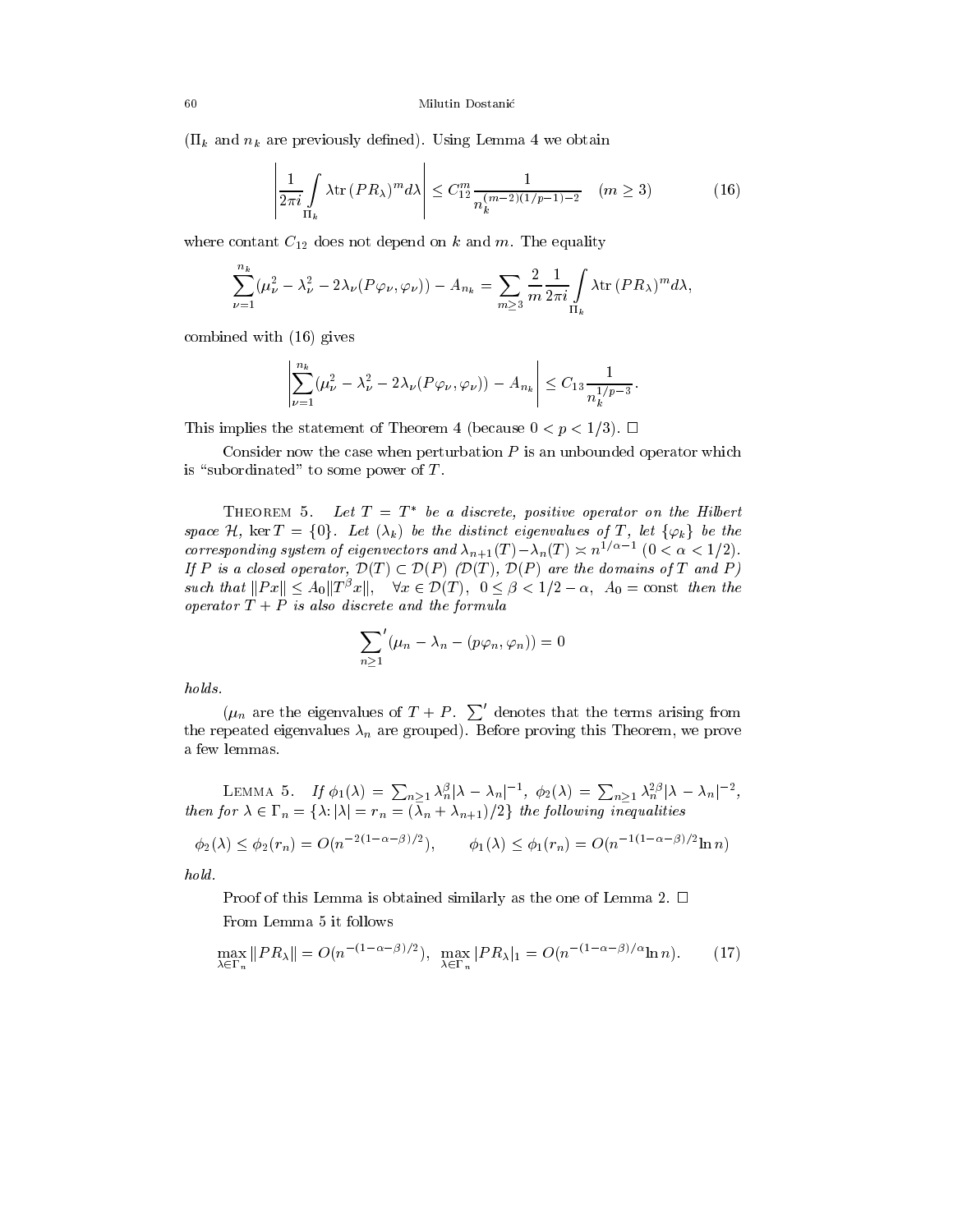Lemma 6. Under the assumptions of Theorem 5 the equlity

$$
\operatorname{tr} R_{\lambda} (PR_{\lambda})^k = -k^{-1} \operatorname{tr} (PR_{\lambda})^k, \qquad k \in N \tag{18}
$$

holds.

Proof. From the assumptions of Theorem 5 it follows that the operator  $P_1 \equiv P I^{-\kappa}$  can be extended to a bounded operator on  $H$ . Let  $G_\lambda \equiv I^{\kappa} R_\lambda$ . Then P R <sup>=</sup> P1G. The operator G is bounded and

$$
G_{\lambda} = \sum_{n \geq 1} \lambda_n^{-\beta} (\lambda - \lambda_n)^{-1} (\cdot, \varphi_n) \varphi_n
$$

The relation (18) can be rewritten as

$$
\operatorname{tr} R_{\lambda} (PR_{\lambda})^k = -k^{-1} d(P_1 G_{\lambda})^k / d\lambda. \tag{19}
$$

Since  $P_1$  and  $G_\lambda$  are bounded operators (therefore  $G_\lambda$  is nuclear) then

$$
\frac{d}{d\lambda} \text{tr}(P_1 G_\lambda) = \text{tr} \frac{d}{d\lambda} (P_1 G_\lambda)^k
$$
\n
$$
= \text{tr}(P_1 G_\lambda' \underbrace{P_1 G_\lambda \dots P_1 G_\lambda}_{k-1} + P_1 G_\lambda' \dots P_1 G_\lambda + \dots + \underbrace{P_1 G_\lambda \dots P_1 G_\lambda}_{k-1} P_1 G_\lambda' \quad (G_\lambda' = dG_\lambda/d\lambda)
$$
\n
$$
= \text{tr} P_1 G_\lambda' \underbrace{P_1 G_\lambda \dots P_1 G_\lambda}_{k-1}
$$
\n
$$
+ \text{tr} P_1 G_\lambda P_1 G_\lambda' \underbrace{P_1 G_\lambda \dots P_1 G_\lambda}_{k-2} + \dots + \text{tr} \underbrace{P_1 G_\lambda \dots P_1 G_\lambda}_{k-1} P_1 G_\lambda'
$$
\n
$$
(20)
$$

Having in mind that  $aG_\lambda/a\lambda = -1^{\circ}R_{\lambda}^+$  we obtain

$$
\operatorname{tr} P_1 G_\lambda' \underbrace{P_1 G_\lambda \dots P_1 G_\lambda}_{k-1} = -\operatorname{tr} (P_1 T^\beta R_\lambda^2 \underbrace{P R_\lambda \dots P R_\lambda}_{k-1})
$$
  
= 
$$
-\operatorname{tr} (P R_\lambda R_\lambda \underbrace{P R_\lambda \dots P R_\lambda}_{k-1}) = -\operatorname{tr} R_\lambda (P R_\lambda)^k.
$$

Similary

tr 
$$
(P_1 G_\lambda P_1 G'_\lambda \dots P_1 G_\lambda) = -\text{tr } R_\lambda (P R_\lambda)^k
$$
  
\n:  
\ntr  $(P_1 G_\lambda \dots P_1 G_\lambda P_1 G'_\lambda) = -\text{tr } R_\lambda (P R_\lambda)^k$ .

From the previous equalities we get (20), then (19) and finaly (18).  $\Box$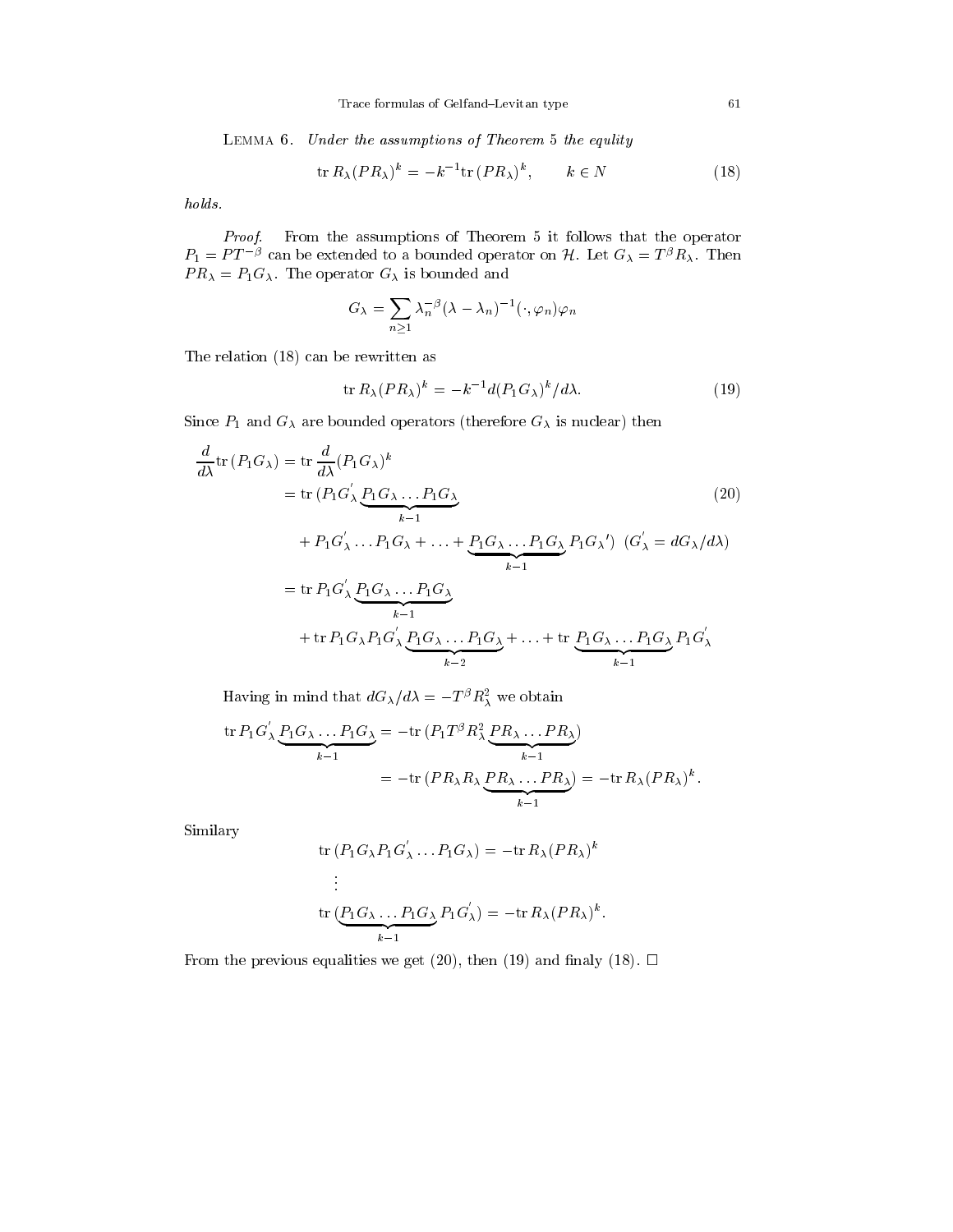### 62 Milutin Dostanic

Proof of Theorem 5. From (17) and Lemma 6 it follows that for n large enough we have

$$
\frac{1}{2\pi i} \int_{\Gamma_n} \lambda \text{tr} \, (R_\lambda^{'} - R_\lambda) d\lambda - \frac{1}{2\pi i} \int_{\Gamma_n} \text{tr} \, P R_\lambda d\lambda - \frac{1}{4\pi i} \int_{\Gamma_n} \text{tr} \, (P R_\lambda)^2 d\lambda
$$
\n
$$
= \sum_{k \ge 3} \frac{1}{k} \frac{1}{2\pi i} \int_{\Gamma_n} \text{tr} \, (P R_\lambda)^k d\lambda
$$

where  $R_{\lambda} = (\lambda - T - P)^{-1}$ ,  $R_{\lambda} = (\lambda - T)^{-1}$ . Since

$$
\frac{1}{2\pi i} \int_{\Gamma_n} \lambda \text{tr} \, (R_\lambda' - R_\lambda) d\lambda = \sum_{k=1}^n \langle (\mu_k - \lambda_k),
$$
\n
$$
\frac{1}{2\pi i} \int_{\Gamma_n} \text{tr} \, P R_\lambda d\lambda = \sum_{k=1}^n \langle P \varphi_k, \varphi_k \rangle,
$$
\n
$$
\frac{1}{2\pi i} \int_{\Gamma_n} \text{tr} \, (P R \lambda)^2 d\lambda \to 0 \quad (n \to \infty) \quad \text{(because } \alpha + \beta < 1/2),
$$

we obtain

$$
\sum_{k=1}^{n} (\mu_k - \lambda_k - (P\varphi_k, \varphi_k)) = \sum_{k \ge 3} \frac{1}{k} \frac{1}{2\pi i} \int_{\Gamma_n} \text{tr}(PR_\lambda)^k d\lambda + o(1).
$$
 (21)

From (17) it follows

$$
\left|\frac{1}{2\pi i}\int\limits_{\Gamma_n}\text{tr}\,(PR_\lambda)^k d\lambda\right| \leq C_{14}^k \frac{\ln n}{n^{(k(1-\alpha-\beta)-1)/\alpha}} \qquad (k \geq 3)
$$

where  $C_{14}$  does not depend on k and n. Combining this inequality and (21) we get

$$
\left|\sum_{k=1}^n \left(\mu_k - \lambda_k - (P\varphi_k, \varphi_k)\right)\right| \le C_{15} \frac{\ln n}{n^{(2-3\alpha-3\beta)/\alpha}} + o(1)
$$

where the constant  $C_{15}$  does not depend on n. Since  $\alpha + \beta < 1/2$  the statement of Theorem 5 follows immediately.

Example. Let  $T$  be the differential operator generated by the differential expresion  $l(y) = -y^{(6)}$  and the boundary condition

$$
y(0) = y''(0) = y^{(4)}(0) = y(\pi) = y''(\pi) = y^{(4)}(\pi) = 0
$$
\n(22)

Let P be an operator defined by  $Py(x) = r(x)y(x_0)$  where  $x_0 \in (0, \pi), r \in C$  [0,  $\pi$ ] and  $r(0) = r(\pi) = 0$ . It is easy to verify that  $\lambda_n(T) = n^*, \ N_T(\lambda) \sim \lambda^{2/5},$